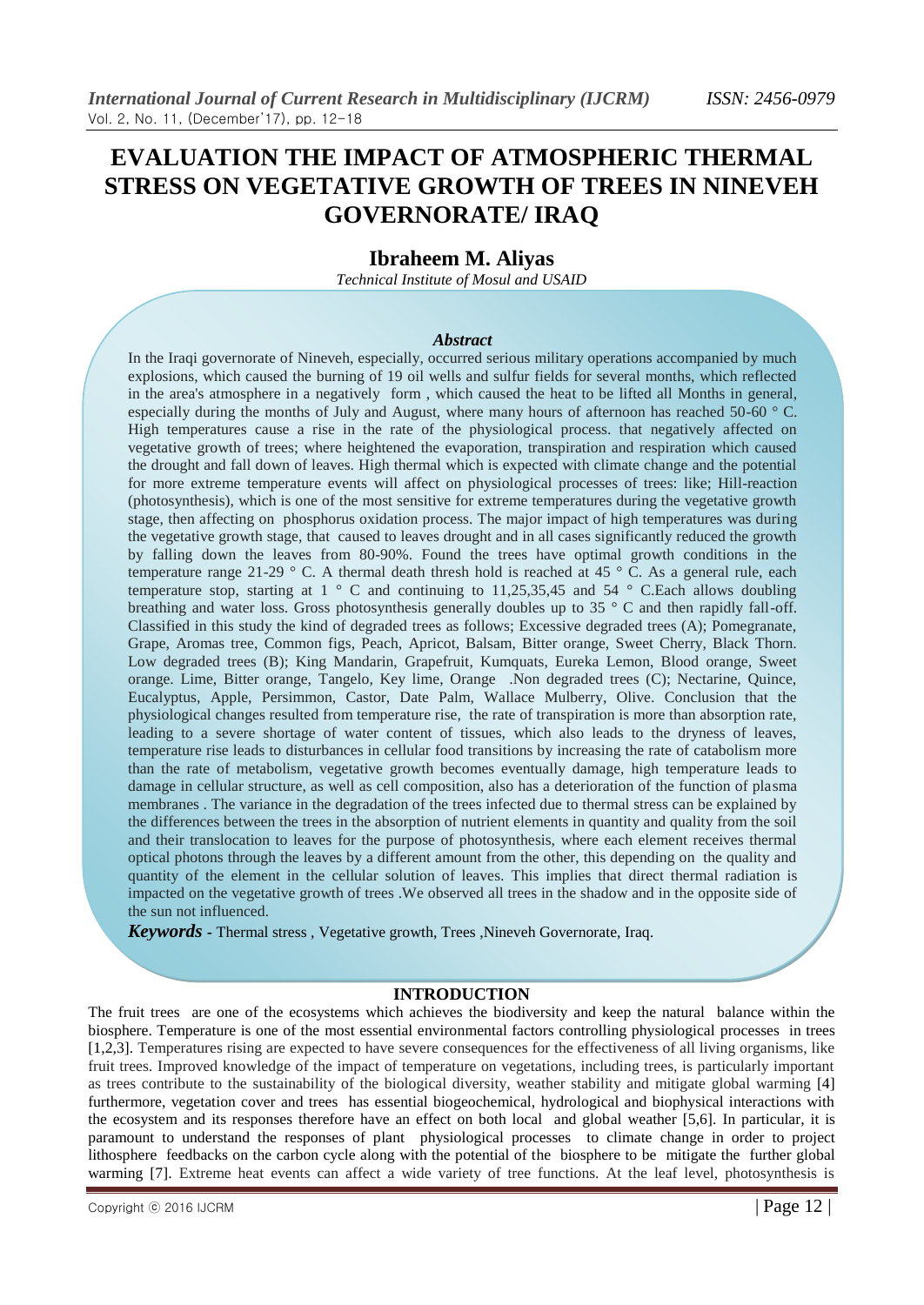## *EVALUATION THE IMPACT OF ATMOSPHERIC THERMAL STRESS ON VEGETATIVE GROWTH.....*

reduced, photo oxidative stress increases, leaves abscise and the growth rate of remaining leaves decreases. In some species, stomata conductivity increases at high temperatures, which may be a mechanism for leaf cooling. At the whole plant level, heat stress can reduce the growth and shift biomass allocation. When drought stress accompanies heat waves, the negative effects of heat stress are exacerbated and can lead to tree mortality. However, some species exhibit remarkable tolerance to thermal stress[. Responses include changes that minimize stress in photosynthesis and reductions in dark respiration. There is evidence of the in-species genetic variation in thermal tolerance, which could be important for use in production trees and forestry systems. Understanding the mechanisms of differing tree responses to extreme temperature events may be critical to understanding how climate change will affect tree species [8]. In global vegetation models, the photosynthesis of terrestrial plants is modeled using a well-established biochemistry model of photosynthesis [9,10,11,12]. This pattern requires parameters of some photosynthetic capacities; the most carboxylation average of ribulose-1,5-bisphosphate carboxylase/oxygenase and the most rate of electron transmission , important to regenerate ribulose-1,5-bisphosphate. The maximum average of photosynthetic carboxylation and electron transmission rely upon a couple of factors, of which the most essential was light[13,14]. that extraordinary processes in trees ecosystems and their interaction with climate variability is complicated, because of extraordinary response of physical, biological, and chemical procedures, that an increase of CO2 concentrations in atmosphere lead to limit the stomata opening which required to permit a given amount of CO2 to enter into in the leaves that might lessen transpiration of the trees. which effect on utilize of water efficiency [15]. Trees are enable to adaptation with hot climate, although the reaction anticipated from species are variable according to trees type and the impact on photo inhibition and photorespiration are extra difficult in general. [16]. Thermal stress often is defined as wherein temperatures are warm enough for sufficient time that they events irreversible harm for vegetative properties of trees. further, high temperatures can rise the average of reproductive improvement, which shortens the time for photosynthesis to make a contribution to fruit reproduction . will also consider this as a warmness-pressure impact despite the fact that it is able to motive permanent harm to improvement because the acceleration does considerably lessen fruit yield . The average to which warmth strain occurs in particular climatic zones is a complex issue . Trees can be damaged in variable ways by means of either high day or high night temperatures and by both high air or high soil temperatures. additionally, trees species and cultivars vary of their sensitivity to high temperatures. cold season annual species are extra sensitive to hot climate than annual heat season [17]. Range of thermal stress that may arise in a specific climatic zone depends on the probability of excessive temperatures happening and their period throughout the day or night time. in status of occurring global weather change not be possible to predication well to these probabilities but only can depending on historical records for specific sites . thermal stress is a complicated characteristic includes; temperature intensity ,duration and average of height in temperature. The rate of thermal stress hastily will increase as temperature rising above a threshold level and complex adaptation effects can arise that rely upon temperature and different environmental elements. Trough vegetative stage , high temperatures in day can reason damage to compositions of leaf photosynthesis, decreasing carbon dioxide assimilation averages compared with environments having extra most temperatures. photosynthesis sensitivity to heat particularly can be due to damage to components of photosynthesis regime located within the membranes of the chloroplast and membrane traits [18]. possible assess thermo stability for membrane by measuring electrolyte leakage from leaf disks subjected to maximum temperatures [19]. membranes which stable at much form that clear lower electrolyte leakage. that are hot season species suited to higher temperatures [20]. extreme thermal can cause early death of plants. consider the annual winter plants will be very sensitive to high day temperatures with death of the plant when temperatures reaches approximately 35°C in summer time for sufficient length, while summer season plants are resistant to high heat , in particular in the stage of vegetative growing. for warm season annuals, can produce giant biomass when developing in one of the hottest plant production environments on the planet (most day-time air temperatures in a climate station refuge of approximately 50°C ), even though its vegetative improvement may also show off abnormalities consisting of leaf fasciations. For monocotyledons, together with both cool-season and warm-season annuals, excessive daytime temperatures can motive leaf firing which involves necrosis of the leaf pointers and this symptom also can be as a result of drought [21]. The rate to which excessive-temperature harm to photosynthesis or reproductive development affect fruit trees likely relies upon on the volume to which the photosynthetic source are proscribing of fruit trees , and this may differ among species and varieties . Surface and inner tissues of citrus fruit may be harmed with the aid of the aggregate of high temperatures and severe sun radiation. excessive thermal of tissue temperatures also can damage cambium layers for exposed stems and branches.

## **MATERIALS AND METHODS**

This study was conducted in Mosul city in the Nineveh governorate of Iraq country, located in the northwestern part of Iraq in the semi-arid region between longitudes  $(41°-25)$   $(44°-25)$  and latitudes  $(34° - 55)$   $(37° - 03)$ . The Mosul city is located 1640 m above sea level and is not surrounded by vegetation in all directions which occupy an area of  $7323 \text{ km}^2$ affected by the climate of the Mediterranean Sea. It was dominated by the cold weather in the winter and the low temperature below freezing in most days with snowfall in most areas and survival for a long period. But its climate was changed now to intensive heat .. In Iraq during this year 2017, there was an intense hot wave during the two months of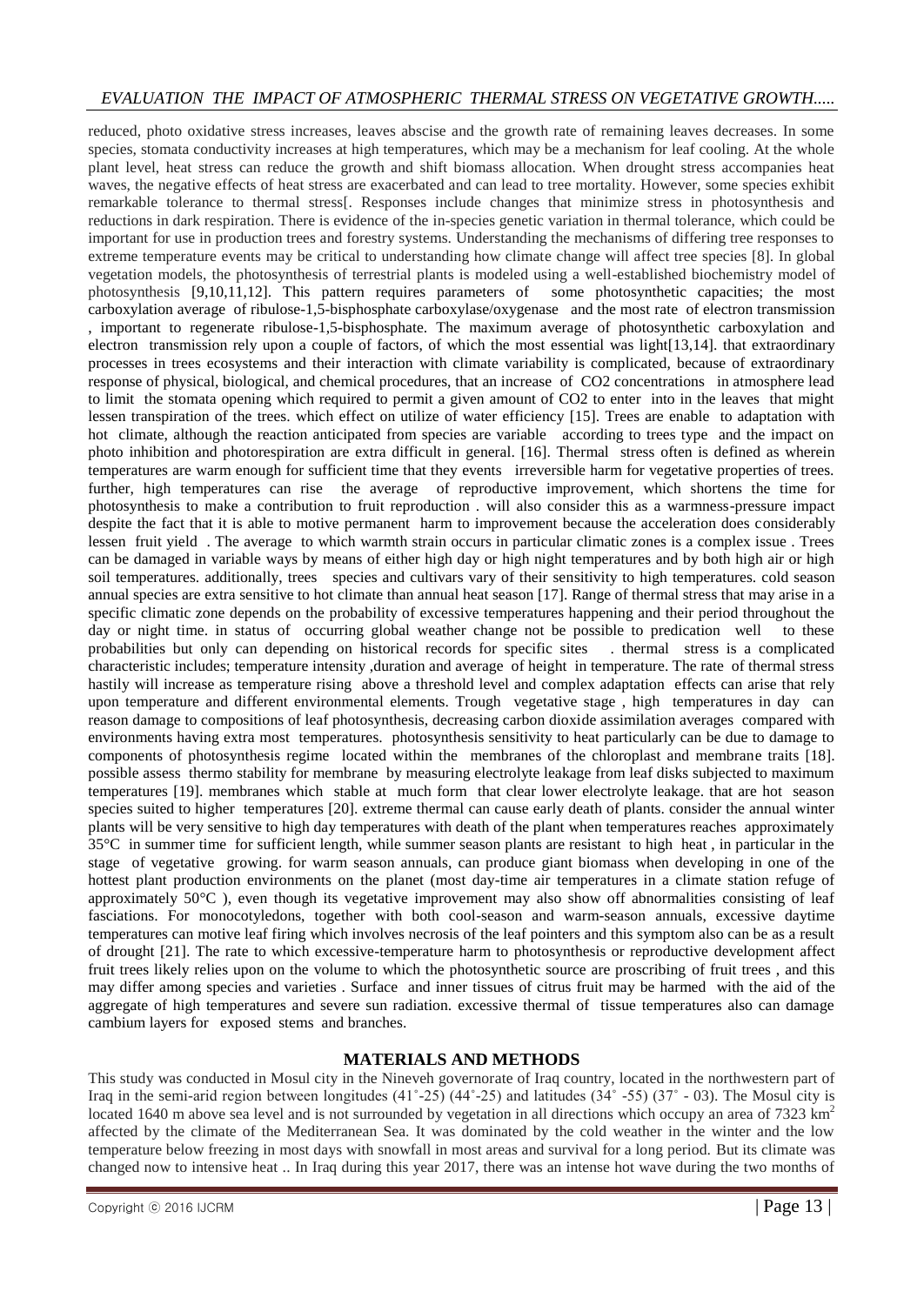July and August, causing severe damage to the trees. This brought our attention to the preparation of this study, in order to find out the negative effects on tree vegetative growth in biology aspects by conducting a survey in Mosul city on affected tree types in order to classify trees according degradation degree due to the heat stress that affected on trees , also to give a scientific explanation for the physiological processes that have been affected by thermal stress including; photosynthesis, respiration, transpiration, evaporation-transpiration, and their negative effects on the vegetative growth of many types of fruit trees. which were affected by the thermal which reflected in negative form on the vegetative growth of trees.

### **RESULTS AND DISCUSSION**

In current increased ecological crisis where have been occurred of global climate changes in scary form, mainly increased temperatures by rising of atmospheric carbon dioxide as well as lower in precipitation and their replicationو where increased severity of intense climatic caused globally warming and drought , have been danger impacted on the vegetation that includes; herbs, forests and trees [22].Due to military actions and bombs explosion in Iraq from 1980- 2003 and terrorism continuation to 2017, so weather changed negatively . In general form , the climate of Iraq is desert in the centre and the south with normal winters and extremely hot summers but the north region distinguish by semi-arid within Nineveh Governorate, with rather cold winter, even as in the northern mountains, the weather is cold relatively in winter and rainy and some times snowy in winter ,hot and sunny in summer, however with cooler nights by the reason of excessive altitude of earth surface, in the northern belt the weather is semi-arid but cold in winter, occur in some months atmospheric depressions where bring moderate rainfall. Mosul town located ed at the northern most part on the banks of the Tigris River, wintry weather is mild ,however certainly it isn't tropical. The January temperature rate is 7 °C . It rains from December to March for 7-10 day/ month, and sunny days change with volatile unstable climate .At night it often gets cold, some times the temperature drop a few degrees below freezing(0 °C ) Summer is very hot in Mosul city , with relentless sun and with daytime rate temperature of 43 °C in July and August ,but reaches some days to 48/50 °C ,however,air humidity is low. The annual precipitation was 365 mm of rainfall, they are not many ,but thy are concentrated between November and April , with very few rains in May and October, while between June and September almost never rains , also in summer season the light period in Mosul city between 15-16 hour with thermal stress rise between 50 - 60  $^{\circ}$ C in some days through July and August months. The table (1) explain the Mosul annual average temperature in 2017 and table(2)explain the Mosul annual average precipitation in 2017(Source of Iraqi Meteorological in Baghdad).

|  | Table(1) Mosul annual average temperatures in $2017$ |  |
|--|------------------------------------------------------|--|
|  |                                                      |  |

| Tem. / Month      | Jan | Feb        | <b>Mar</b> | Apr                      | <b>May</b> | Jun | Jul                      | Aug | Sep | Oct | <b>Nov</b> | <b>Dec</b> |
|-------------------|-----|------------|------------|--------------------------|------------|-----|--------------------------|-----|-----|-----|------------|------------|
| Min $(^{\circ}C)$ |     |            |            |                          | 16         | 21  | 25                       | 24  | 19  | 14  |            |            |
| Max $(^{\circ}C)$ | 12  | $\epsilon$ | 19         | 25                       | 33         | 39  | 43                       | 43  | 38  | 31  |            | 14         |
| Min $(^{\circ}F)$ | 36  | 37         | 45         | 52                       | 61         | 70  | $\overline{\phantom{a}}$ | 75  | 66  | 57  | 45         | 39         |
| Max $(^{\circ}F)$ | 54  | 59         | 66         | $\overline{\phantom{a}}$ | 91         | 102 | 109                      | 109 | 100 | 88  | 70         | 57         |

| <b>Pricip./Month</b> | Jan | <b>Feb</b> |     |     | Mar   Apr   May   Jun   Jul   Aug |  |  |     | Sep Oct   Nov   Dec |    | Year |
|----------------------|-----|------------|-----|-----|-----------------------------------|--|--|-----|---------------------|----|------|
| Prec. $(mm)$         | 60  | 65         | 65  | 45  |                                   |  |  | 10  | 45                  | 60 | 365  |
| Prec.in)             | 2.4 | 2.6        |     | 1.8 | 0.6                               |  |  | 0.4 | 1.8                 |    | 14.4 |
| Days                 |     |            | 1 າ |     |                                   |  |  |     |                     | 10 |      |

High temperature (HT) is a chief ecological stress that prevents vegetations growth, metabolism, and productivity . Trees growth and their development includes several biochemical reactions that are sensitive to heat . Trees reactions with HT differs according length of temporal period of thermal stress and their sorts. In current the HT is a wide concern for growing of trees and approaches for conserve vegetative growth and high productivity of trees under HT pressure that are essential agrarian goals. Trees possess some of adaptive, avoidance mechanisms to reacts with HT status. therefore, a chief tolerance mechanisms that utilize ion converts, proteins, osmo-protectants, antioxidants, and other factors involved in signaling cascades and transcriptional control are activated to offset stress-induced biochemical and physiological alterations. Trees survival under HT stress depends on the ability to perceive the HT stimulus, generate and transmit the signal, and initiate appropriate physiological and biochemical changes. HT induced gene expression and metabolite synthesis also substantially improve tolerance. The physiological and biochemical responses to thermal stress are active research areas, and the molecular approaches are being adopted for developing HT tolerance in trees [34,35]. Therefore, the trees adaptation for high temperatures and the methods underlying the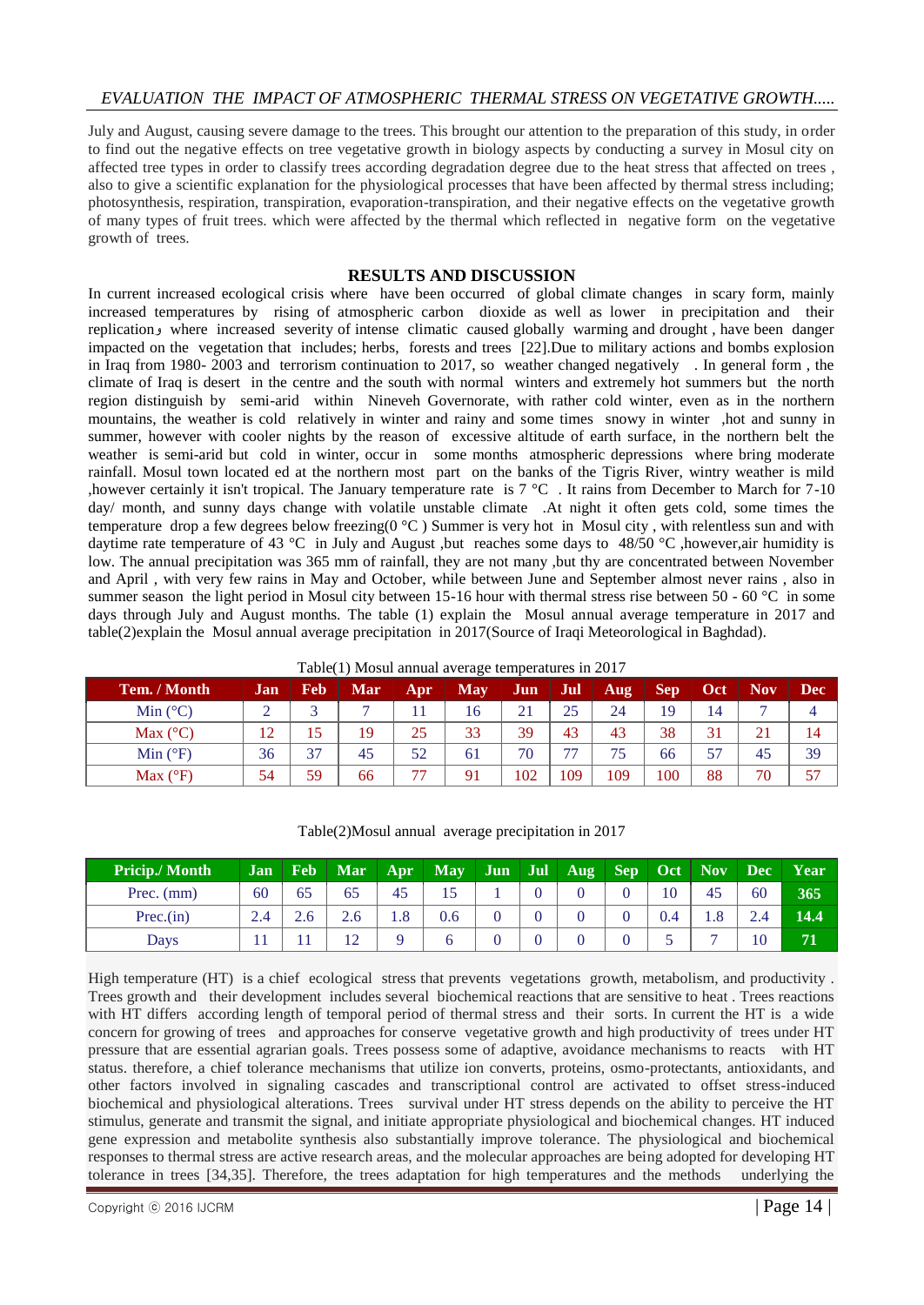## *EVALUATION THE IMPACT OF ATMOSPHERIC THERMAL STRESS ON VEGETATIVE GROWTH.....*

development of thermal-resistant, require to be better knowledge for important trees . The responses of trees to thermal stress have been studied in recent years; However, a full understanding of the mechanisms trees tolerance for heat is still elusive. The large thermal variation between season and other, between night and day which still complicates situation, that response to different the heat stress is limited by a trees capability to adaptation to variance of climate systems. Tree responses to heat stress also vary according species and different growing stages under thermal stress conditions, trees accumulate variance metabolites (such as antioxidants, osmoprotectants, heat shock proteins [HSPs], etc.) and different metabolic processes are activated this is consistent with [23,24]. At the field level, managing agricultural practices, such as the date and methods for transplantation the seedlings , irrigation management, and choosing of species, can also considerably reduce the negative effects of thermal stress. exogenous applications of protections such as osmoprotectants, phytohormones, signaling molecules, micro elements, etc. have clear beneficial effects on tree growing under HT, due to the growth promoting and antioxidant activities of these compounds this is consistent with [25,26,27].The rate of growth and development of trees depends on the temperature surrounding them, and each species has a certain temperature range, represented by the minimum, maximum and optimal. That expected changes in temperature over the next 30-50 years will be in the range of 2-3 ° C .That daily minimum temperatures will rise more fast than daily maximum temperatures this leading to the increase in the daily average temperatures and a greater probability of thermal stress events and these changes could have detrimental effects on growing and yield of trees. The major impact of HT was during the vegetative growth stage by caused leaves drought and in all cases was significantly reduced the growth by fall down leaves 80−90% from a normal temperature regime Found the summer trees have optimal growth conditions in the temperature range 21-29 ° C . A thermal death thresh hold is reached 45° C . As a general rule ,each temperature stop , beginning at 1° C and continuing to 11,25,35,45 and 54° C.Each allow doubling of respiration and water loss. Gross photosynthesis generally doubles up to 35° C and then rapidly fall-off figure $(1)$ .



Figure(1) Explain effect of temperature changes on photosynthesis (Ps) and respiration (Rs)

Found in this study the kind of degraded trees as follows;. Excessive degraded trees(A) ; Pomegranate, Grape, Aromas tree, Common figs, Peach, Apricot, Balsam, Bitter orange, Sweet cherry , Black thorn. Low degraded (B); King Mandarin, Grapefruit, Kumquats, Eureka lemon, Blood orange, Sweet orange. Lime,Bitterorange,Tangelo,Keylime,Orange.Nondegraded(C);Nectarine,Quince,Eucalyptus, Apple , Persimmon , Castor , Date palm, Wallace Mulberry, Olive .Conclusion that physiological changes resulting from high temperature rise, the higher of temperature causes higher the rate of transpiration than the absorption rate leading to severe shortage of water content of tissues, which also leads to the drought of leaves, temperature rising leads to disturbances in cellular food transitions by increasing the rate of catabolism than the rate of metabolism, the trees becomes eventually damage, high temperature leads to damage in cellular structure as well as the composition of the organs in the cell also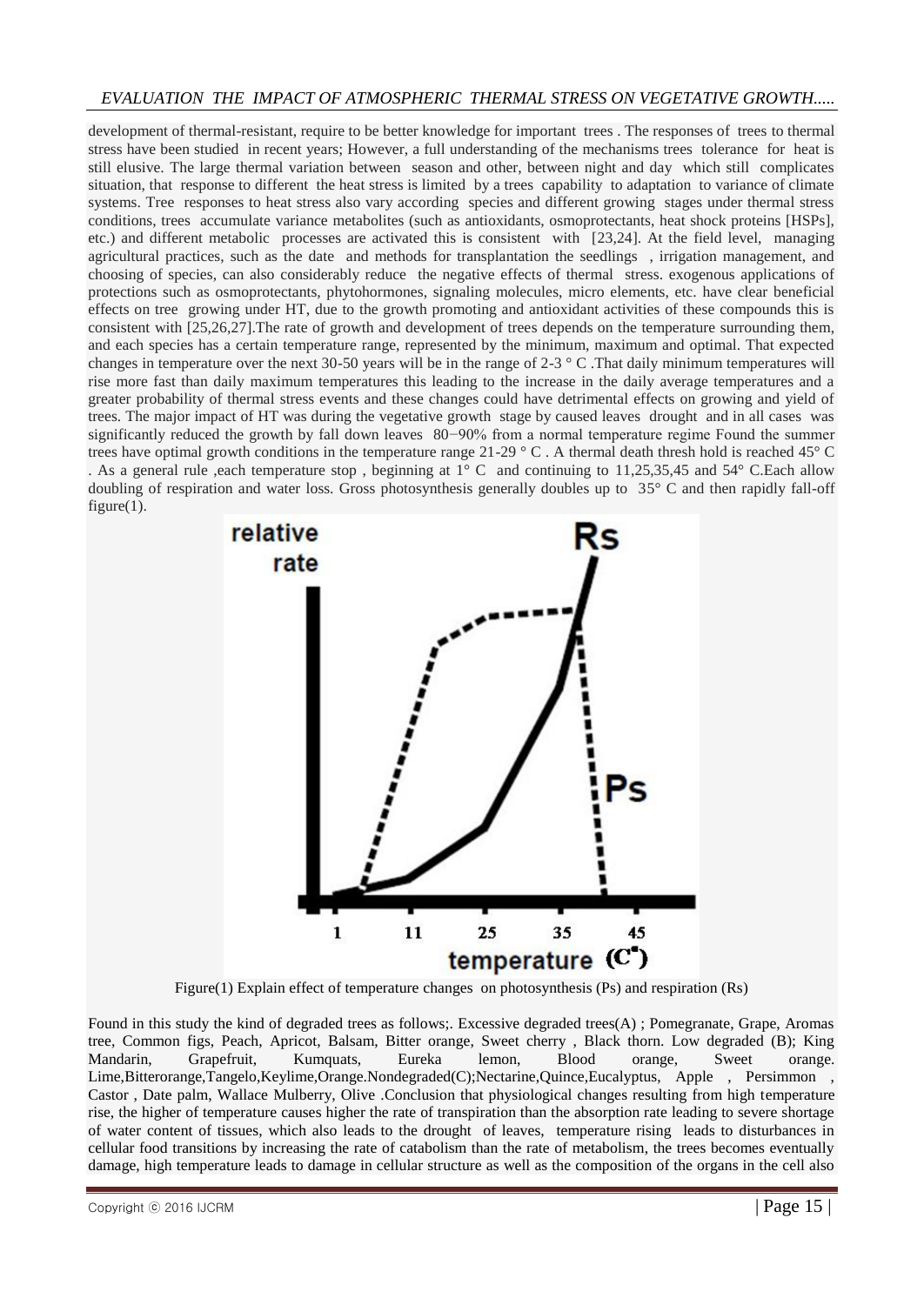## *EVALUATION THE IMPACT OF ATMOSPHERIC THERMAL STRESS ON VEGETATIVE GROWTH.....*

has a deterioration in the function of the plasma membranes and also a change in gene expression, biochemical changes resulting from thermal stress. The variances in the degradation infected between trees due to thermal stress can be explained by the differences between trees in the absorption of nutrient elements in quantity and quality from the soil and their translocation to the leaves for the purpose of photosynthesis, where each element receives the thermal optical photons through the leaves by a different amount from the other this depending on the quality and quantity of the element in the cellular solution of leaves. We noticed all trees in shadow and in opposite side of sun not influenced, this indicates that the direct thermal radiation impacted on the vegetative growth of trees. High temperature effects are increased the physiological process photosynthesis, respiration, transpiration, evaporation-transpiration ,effects on vegetative growth, and their negative effects on vegetative growth where happen drought and fall down the leaves, which table(3) clears the thermal stress on trees types.

| English name        | Scientific name      | Family                 | Degradation degree |
|---------------------|----------------------|------------------------|--------------------|
| Pomegranate         | Tunica granatum      | Lythraceae             | Α                  |
| Grape               | Vitis vinifera       | Vitidaceae             | A                  |
| Aromas tree         | Vachellia aroma      | Fabaceae               | A                  |
| Common Fig          | Ficus carica         | Moraceaea              | $\overline{A}$     |
| Peach               | Prunus persica       | Rosaceae               | $\overline{A}$     |
| Apricot             | Prunus armeniaca     | Rosaceae               | $\overline{A}$     |
| Loquat              | Eriobotrya japonica· | Rosaceae               | A                  |
| Sweet cherry        | Prunus avium         | Rosaceae               | A                  |
| Blackthorn          | Prunus spinosas      | Rosaceae               | $\mathbf{A}$       |
| Mandarin orange     | Ctrus reticulata     | Rutaceae               | B                  |
| Grapefruit          | Citrus paradisi      | Rutaceae               | $\, {\bf B}$       |
| Kumquats            | Citrus japonica      | Rutaceae               | B                  |
| Lime                | Citrus aurantiifolia | Rutaceae               | $\, {\bf B}$       |
| Eureka lemon        | Citrus limon         | Rutaceae               | B                  |
| <b>Blood</b> orange | Prunus domestics     | Rosaceae               | $\bf{B}$           |
| Sweet orange        | Citrus sinensis      | Rutaceae               | $\overline{B}$     |
| Citron              | Citrus medica        | Rutaceae               | B                  |
| Bitter orange       | Citrus aurantinum    | Rutaceae               | B                  |
| Tangelo             | Citrus tangelo       | $\overline{R}$ utaceae | $\bf{B}$           |
| Key lime            | Ctrus aurantifoli    | Rutaceae               | $\overline{B}$     |
| Nectarine           | Prunus persica       | Rosaceae               | $\mathcal{C}$      |
| Quince              | Cydonia ablonga      | Rosaceae               | $\overline{C}$     |
| Eucalyptus          | Eucalyptus olbigua   | Myrtaceae              | $\overline{C}$     |
| Apple               | Malus pumila         | Rosaceae               | $\overline{C}$     |
| Persimmon           | Diospyros kaki       | Ebenaceae              | $\overline{C}$     |
| Castor bean         | Ricinus communis     | Euphorbiaceae          | $\mathcal{C}$      |
| Date palm           | Phoenix dactylifera  | Arecaceae              | $\overline{C}$     |
| Myrtle              | Myrtus communis      | Myrtaceae              | $\mathcal{C}$      |
| Mulberry            | Morus alba           | Moraceae               | $\mathcal{C}$      |
| Olive               | Olea europaea        | Oleaceae               | $\mathcal{C}$      |
| walnut              | Juglans regia        | juglandaceae           | $\mathcal{C}$      |
| Oleander            | Nerium oleander      | Apocyanceae            | $\mathcal{C}$      |

Table(3)Explain degradation degree of trees due to thermal stress in Mosul city.

Therefore ,the differences between trees to resistance heat loads revolve around enzyme capability and membrane validity. The strength enzymes and membranes can be protected from heat impacts, the most effective the tree will be in dealing with great heat loads. Preservation of enzyme systems in trees are impacted by pH, levels of solute in cells,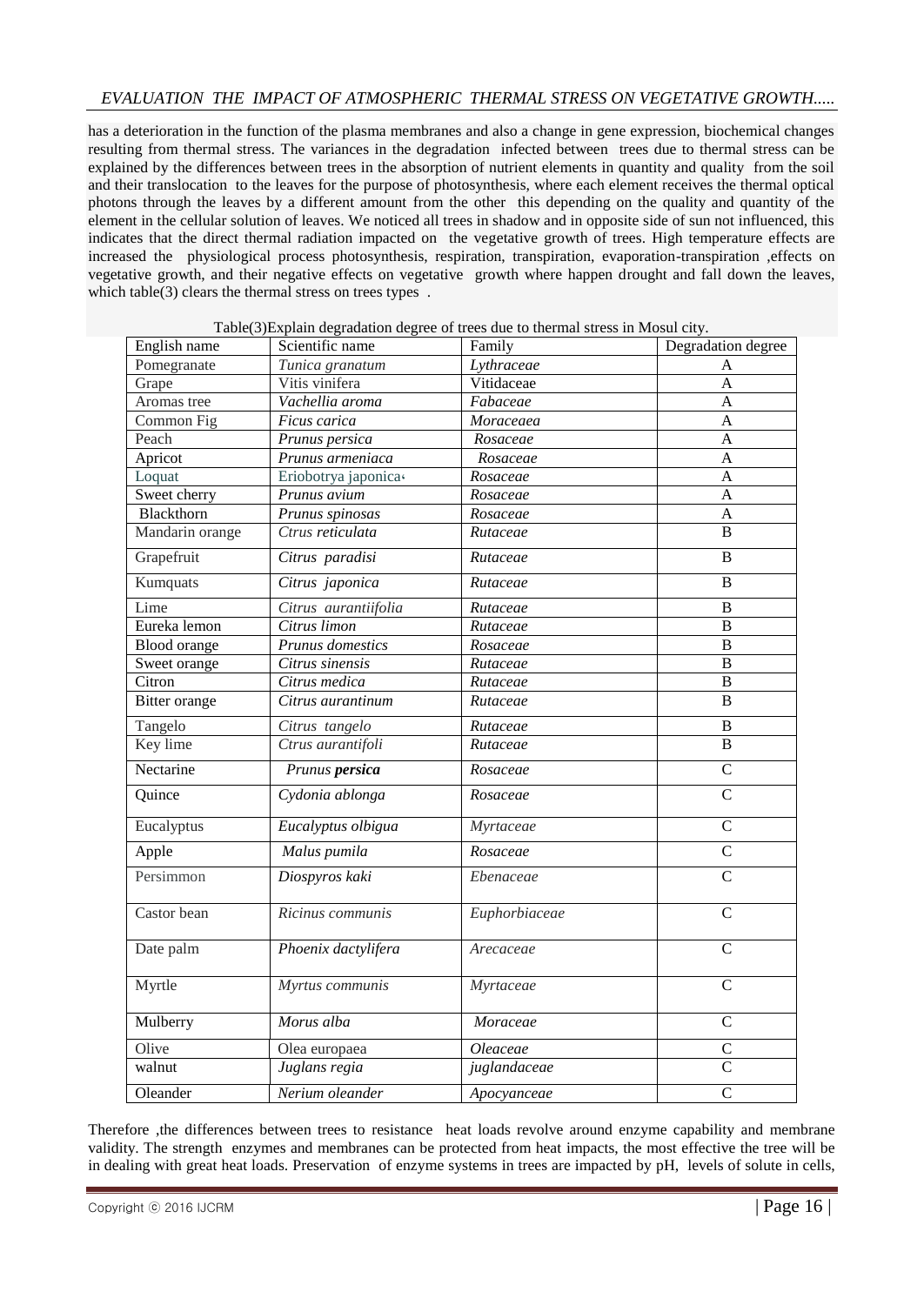protein concentrations, and protection mechanisms. The ability of the tree to continue functioning demonstrates the mechanisms of tolerance, which are mostly genetically controlled, although all individual usually has a large range of responses to thermal stress. Internal changes within the living tree as heat loading impacts increase as follows ; Decrease in photosynthesis (Ps) and increase in respiration (Rs). Closing down of Ps (turn-over point for Ps and Rs = 35° C). Closed stomata stop CO2 capture and nutriment production. More slowing of transpiration (loss of heat dissipation, increase of internal temperature, and transportation / absorption problems). Increasing cell membrane damage. Continued physical water loss and dehydration. Cell division and expansion inhibited, growth regulation disrupted. Tree starvation through rapid use of nutriment reserves, inefficient nutriment use, increased photorespiration, and inability to call on reserves when and where needed. Toxins generated (cell membrane releases and respiration problems) and deficiencies of elements and metabolites occur. Membrane integrity loss and protein breakdown. Local cell death, tissue lesions, and tissue death.

#### **RECOMMENDATIONS**

For the purpose of protecting trees from heat stress in the summer we recommend following ;Spraying the trees for the period between15 July to 15August with water for reducing the effects of heat stress, planting of severe degradation trees and low degradation behind non degraded trees to protect them from heat stress, when establishing the orchard must consider the cultivation of tolerant green belts to protective the trees from thermal stress. Constructing the plantation of the trees in the residential area to protect them from thermal stress. Below the procedures process for protecting trees from heat waves:

.Partial shading to reduce total incoming radiation but not filter photosynthetically active radiation.

. Watering, sprinkling, and misting for improved water supply, reduction of tissue temperature, and lessening of the water vapor pressure deficit.

. Reflection and dissipation of radiation heat using colorants and surface treatments around landscapes and on trees.

. Block or channel adverted heat away from trees and soils.

. Use of low-density, organic, surface covers, mulches or composted materials which minimize water loss, do not add to heat loading on-site, and do not prevent oxygen movement to roots.

. Cessation of any nitrogen fertilizer applications in or around trees, and resumption only after full leaf expansion in the next growing season.

. Prevent or minimize any soil active / osmotically active soil additions which increase salt index or utilize soil water for dilution or activation.

. Be cautious of pesticide applications (active ingredients, carriers, wetting agents, and surface adherence) performance under hot temperatures and with damaged trees.

. Minimize green-wood pruning (trade-offs between wounding responses, transpiration loads, and food storage reserve availability).

. Utilization of well-designed and constructed active shade structures in the landscape like arbors and trellises.

. Establish better tree-literate design and maintenance practices which deal with heat problems and monitor other stresses. (treat causes not symptoms!).

#### **REFERENCES**

- [1] Hughes, 2000;et al. Biological consequences of global warming: is the signal already apparent Trends in Ecology and Evolution 15: 56–61.
- [2] Poethig RS. 2003. Phase change and the regulation of developmental timings in plants. Science 301: 334–336.,
- [3] Root TL et al2003 , ,Fingerprints of global warming on wild animals and plants. Nature 421: 57– 60).
- [4] IPCC. 2014. Africa. In: Dube P, Leary N, eds. Volume 2: regional aspects, Ch. 22: Africa, Climate Change 2014: impacts, adaptation, and vulnerability. Contribution of the Working Group II to the Fifth Assessment Report of the Intergovernmental Panel on Climate Change. Cambridge, UK & New York, NY, USA: Cambridge University Press. 4.
- [5] Denman et al., 2007;Couplings between changes in the climate system and biogeochemistry.. Climate Change 2007: The physical science basis. Contribution of Working Group I to the Fourth Assessment Report of the Intergovernmental Panel on Climate Change. Cambridge, UK & New York, NY, USA: Cambridge.
- [6] Bonan GB. 2008. Forests and climate change: forcings, feedbacks, and the climate benefits of forests. Science 203: 1444–1449. University Press.).
- [7] Cox PM, et al. 2000. Acceleration of global warming due to carbon-cycle feedbacks in a coupled climate model. Nature 408: 184–187.
- [8] Booth et al., 2012. High sensitivity of future global warming to land carbon cycle processes. Environmental Research Letters 7: 024002.
- [9] Farquhar GD, et al. 1980. A biochemical model of photosynthetic CO2 in leaves of C3 species. Planta 149: 78–90.
- [10] Feeley KJ, et al . 2007. Decelerating growth in tropical forest trees. Ecology Letters 10: 461–469.